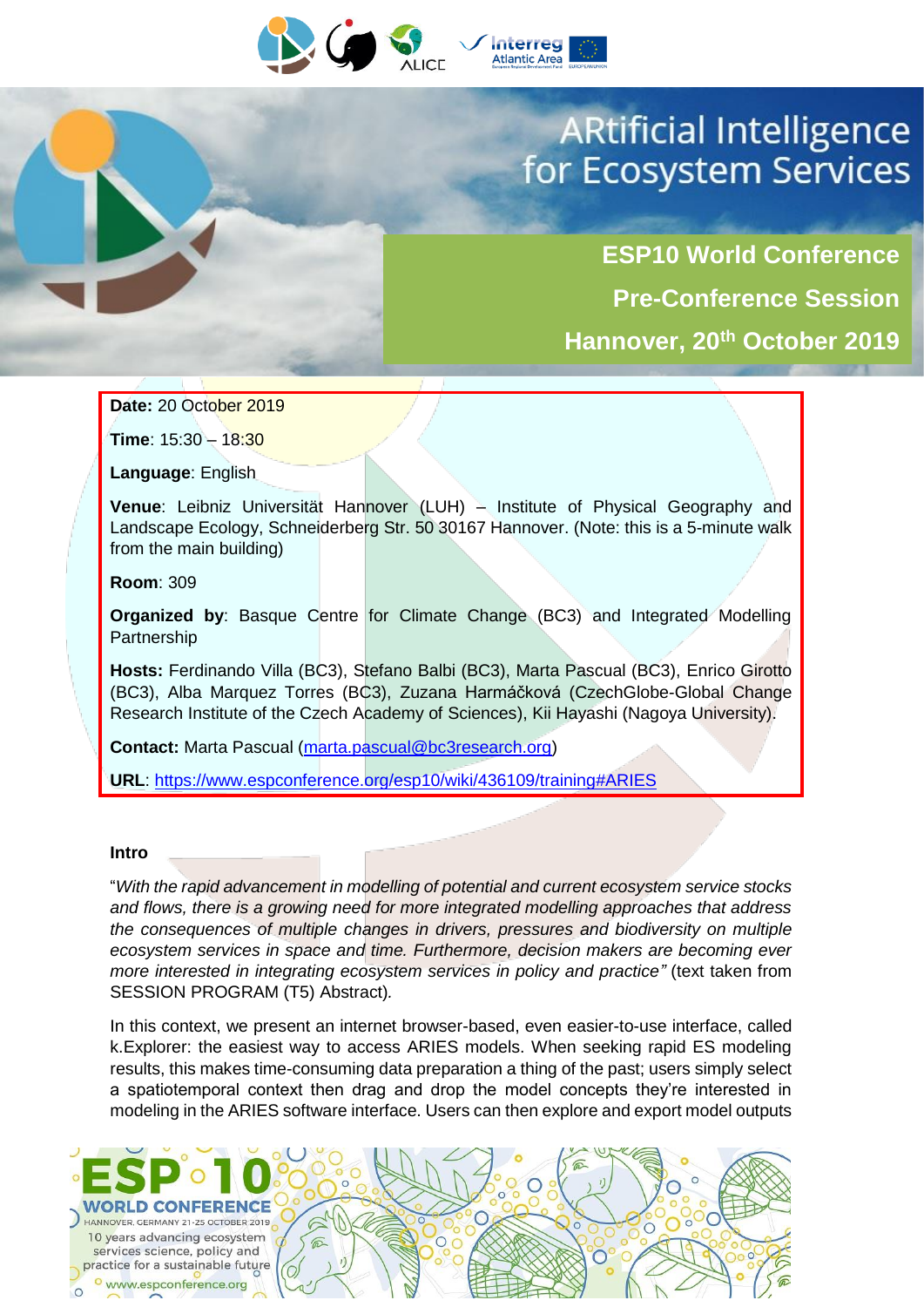

and provenance (information about the data and models used for each model run). However, users can also customize input data, model parameterization, and model structure for their location of interest, improving models' spatiotemporal, local applicability, and/or filling information gaps. If desired, data and model customization can be shared with other users on the ARIES network, improving the availability of ecosystem services data and models for future assessments.

# **ARIES training**

The training session ARIES (Artificial Intelligence for Ecosystem Services) will illustrate how the ARIES modelling framework implements integration and interoperability approaches through semantic web modelling and how this approach can overcome some of the common challenges of data and model integration, providing a broad range of collaborative models from simple to complex, while efficiently reusing scientific and stakeholder knowledge and sharing it with the larger ecosystem services community. A live demo will show how its web interface k.Explorer works.

The session will be facilitated by experts from the ARIES team in an interactive format. No laptops will be required for this training. However, should the participants like to install k.Explorer and use it, they will be able to do so!

After attending this 3h training workshop participants would have acquired the necessary skills to access the ARIES network of models and data models with k.Explorer and test them on their context of analysis.

The currently available content of the network includes:

- $\checkmark$  More than 100 spatial data layers (at scales from regional to global) from their authoritative sources.
- $\checkmark$  The entire feature data from OpenStreetMap (through a specialized mirror that is updated constantly) so that they can be used in our computations.
- $\checkmark$  A suite of model components to address to ecosystem services related queries in 10 areas of study (recreation, pollination, flood regulation, sediment regulation, carbon storage, etc.), and their combination with spatial multi-criteria assessment for trade-off and spatial planning analysis.
- $\checkmark$  A full set of GIS algorithms to use within modeling workflows to implement complex spatial models.

#### **Goals**

1. Introduce ARIES so that participants become familiar with the modelling framework.

2. Introduce k.Explorer so that participants can further explore and use the models by themselves after the training workshop.

- 3. Create a space for knowledge exchange on ecosystem service modelling.
- 4. Provide a venue for future collaborations on ecosystem services modelling.